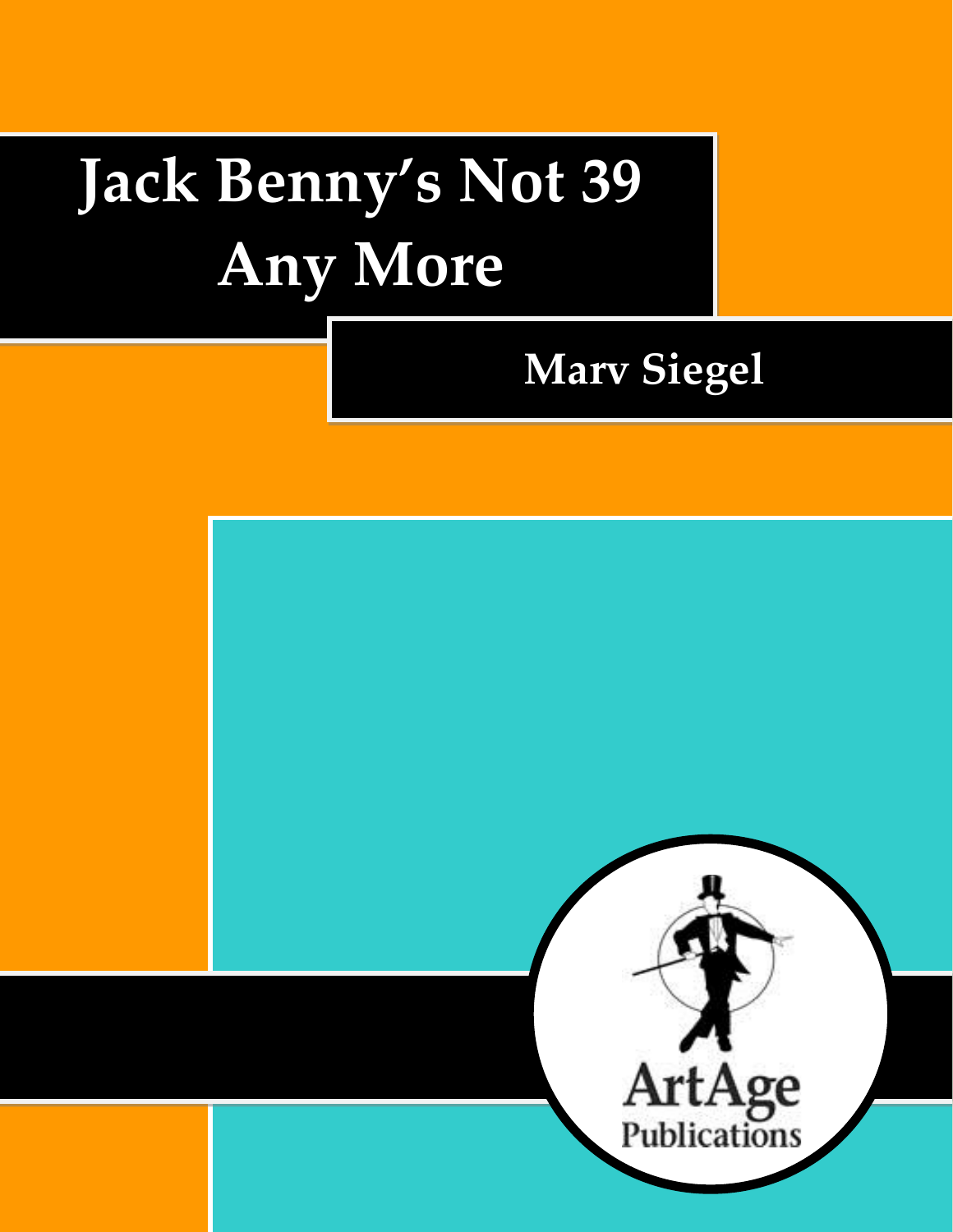

ArtAge supplies books, plays, and materials to older performers around the world. Directors and actors have come to rely on our 30+ years of experience in the field to help them find useful materials and information that makes their productions stimulating, fun, and entertaining.

ArtAge's unique program has been featured in *Wall Street Journal, LA Times, Chicago Tribune, American Theatre, Time Magazine, Modern Maturity,*  on *CNN, NBC,* and in many other media sources.

ArtAge is more than a catalog. We also supply information, news, and trends on our top-rated website, *www.seniortheatre.com*. We stay in touch with the field with our very popular enewsletter, *Senior Theatre Online*. Our President, Bonnie Vorenberg, is asked to speak at conferences and present workshops that supplement her writing and consulting efforts. We're here to help you be successful in Senior Theatre!

# *We help older performers fulfill their theatrical dreams!*

**ArtAge Publications** Bonnie L. Vorenberg, President PO Box 19955 Portland OR 97280 503-246-3000 or 800-858-4998 [bonniev@seniortheatre.com](mailto:bonniev@seniortheatre.com) www.seniortheatre.com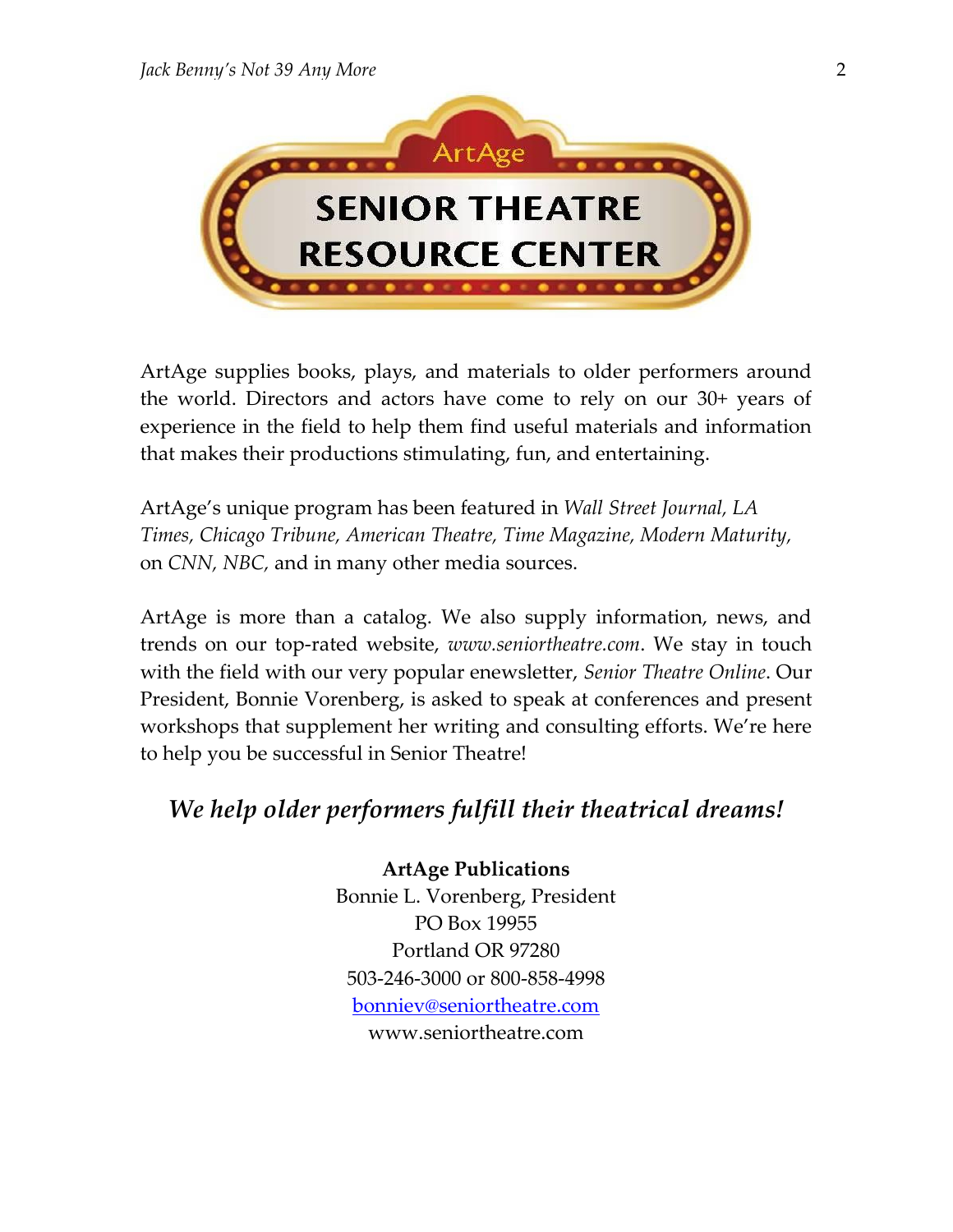#### *NOTICE*

**Copyright:** This play is fully protected under the Copyright Laws of the United States of America, Canada, and all other countries of the Universal Copyright Convention.

The laws are specific regarding the piracy of copyrighted materials. Sharing the material with other organizations or persons is prohibited. Unlawful use of a playwright's work deprives the creator of his or her rightful income.

**Cast Copies:** Performance cast copies are required for each actor, director, stage manager, lighting and sound crew leader.

**Changes to Script:** Plays must be performed as written. Any alterations, additions, or deletions to the text must be approved.

**Permission to Film:** Rights to produce, film, or record, in whole or in part, in any medium or in any language, by any group amateur or professional, are fully reserved.

**Royalty:** Royalties are due when you perform the play for any audience, paying or non-paying, professional or amateur. This includes readings, cuttings, scenes, and excerpts.

The royalty for amateur productions of this show is posted online. It is payable two weeks prior to your production. Contact us for professional rates or other questions. Royalty fees are subject to change.

Insert the following paragraph in your programs:

*Performed with special permission from ArtAge Publications' Senior Theatre Resource Center at 800-858-4998, [www.seniortheatre.com](http://www.seniortheatre.com/)*

Copyright 2014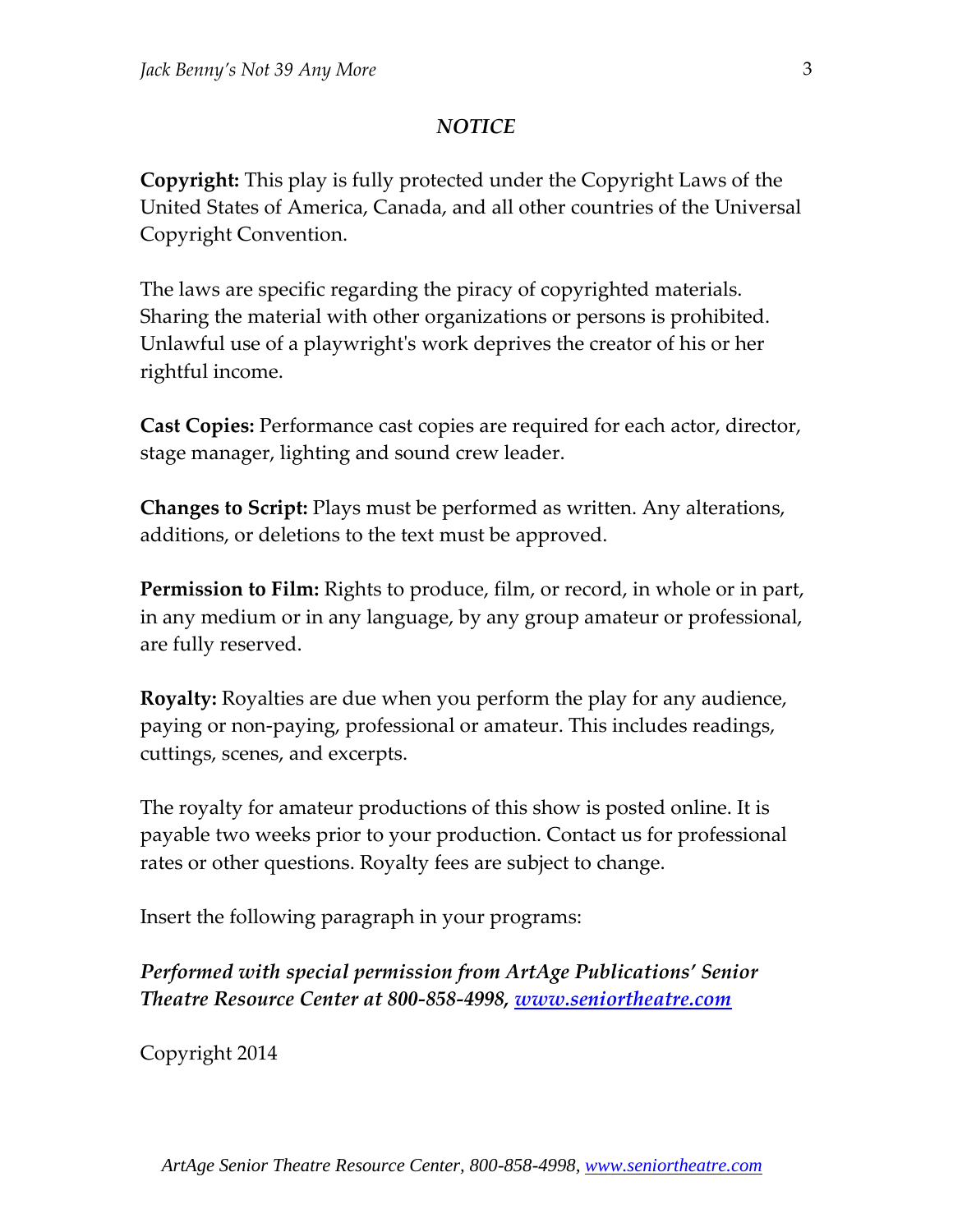# **FREEVIEW WARNING: THIS IS COPYRIGHTED MATERIAL**

#### JACK BENNY ISN'T THIRTY-NINE ANY MORE

by

Marv Siegel

#### CAST

NORMAN BENDER: 72 years old. Feisty, always scheming to get rich quick.

EDNA BENDER: 70 years old. Norman's wife of 40 years. Tolerant of his eccentricities but willing to go toe to toe with him when necessary.

ROSEMARIE DICARLO: 70-year-old attractive widow. Edna's new friend and next door neighbor.

MARCIE SILVERMAN: Norman and Edna's divorced daughter, a fiftyish attractive lawyer.

RAYMOND DICARLO: Rosemarie's divorced son, a fiftyish attractive lawyer.

HARRY CONNEGHY: 72 years old. Retired sock magnate who was married only to his career.

RABBI TEITLEBAUM: 95 years old, he drifts in and out of reality.

JUDGE KRAUTHAMMER: Male or female, middle aged and quirky.

#### Place A retirement community in New Jersey.

# Time

The present.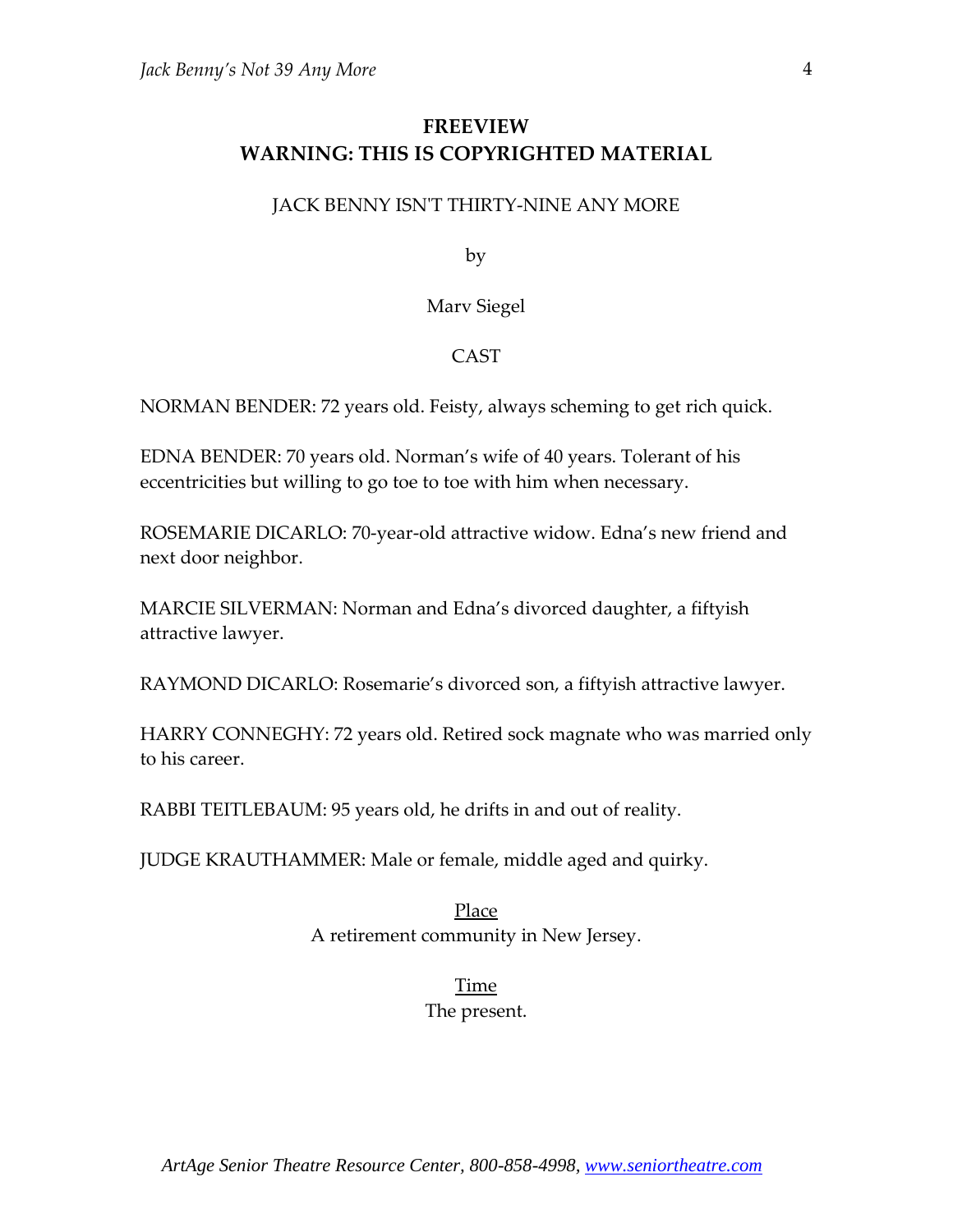#### ACT ONE Scene 1

Setting: *A neatly furnished living room in the New Jersey retirement home of Norman and Edna Bender. The room has a sofa, end tables, one with a cordless telephone, and an armchair with a small footstool in front of it. Upstage Center is some sort of rowing machine. The front door and main entrance is Down Right. A window is beside the door. The exit to the master bedroom is Upstage Left. The exit to the kitchen and the rest of the house is Down Left.* 

At Rise: *Al Jolson's Anniversary Song plays in the background. Seventy-year-old EDNA BENDER, wearing a brightly colored jogging outfit, is seated at the rowing contraption. She tries to row but her actions are grotesque and not what they are supposed to be. Yet she perseveres.* 

*Her husband, seventy-two-year old NORMAN BENDER, enters Down Right carrying a shopping bag. He wears white bermuda shorts with black socks and black shoes. He watches her row for a moment. The song fades.*

EDNA: Oh, dear. Do you think I'm doing it right?

NORMAN: Of course you are.

EDNA: It doesn't seem right.

NORMAN: What's the difference? You're getting exercise. That's what matters.

EDNA: *(stops rowing*) But if I'm doing it wrong I could hurt myself. I wish we had the instruction booklet.

NORMAN: They don't always have instruction booklets at garage sales.

EDNA: Maybe we can write to the company. Do you know what this thing is called?

NORMAN: I think it's the Thighmaster.

EDNA: No, it's not the Thighmaster. There's nothing for thighs here.

NORMAN: Maybe it's the Super Abs Burner.

*ArtAge Senior Theatre Resource Center, 800-858-4998, [www.seniortheatre.com](http://www.seniortheatre.com/)*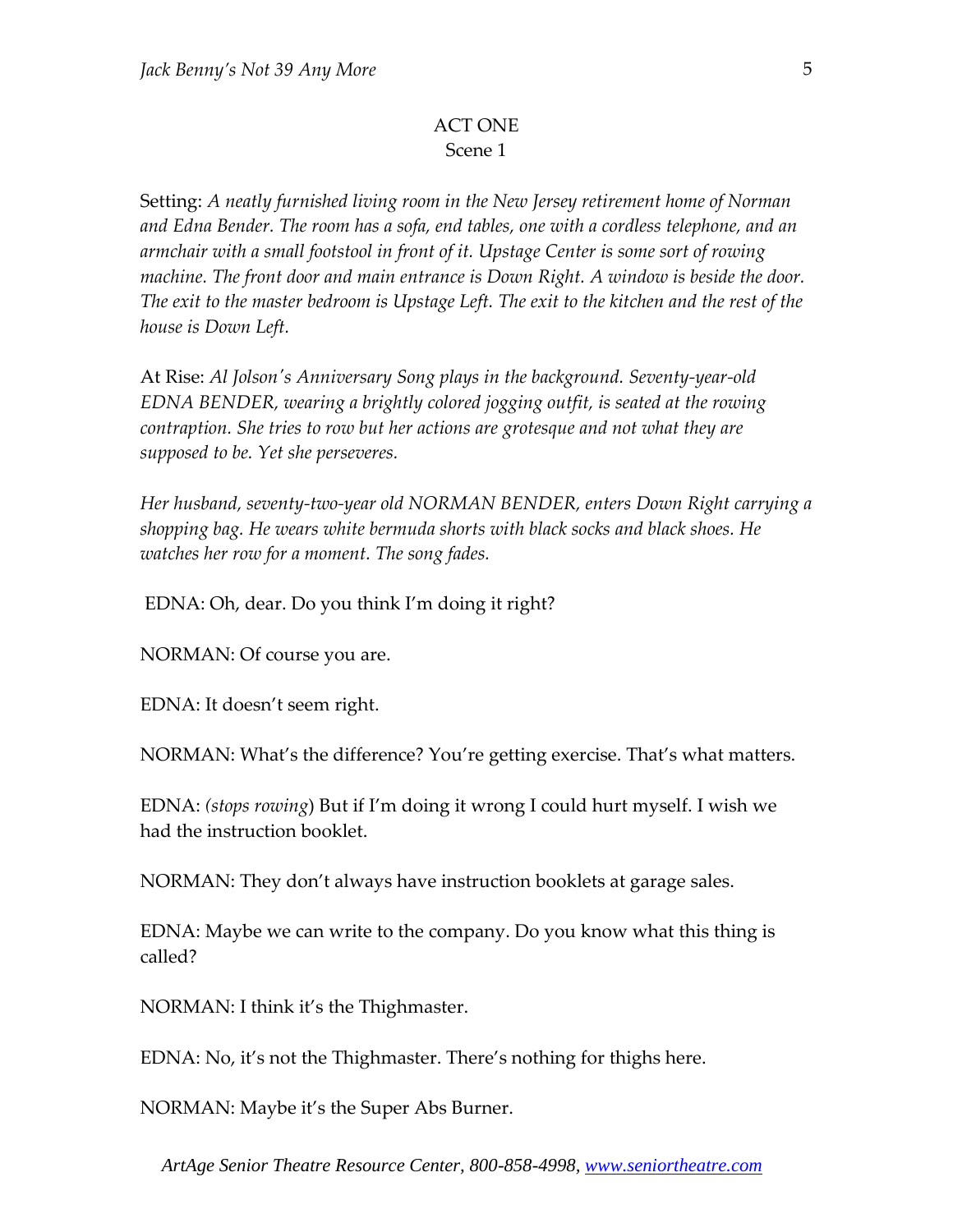EDNA: I don't think this has to do with abs.

NORMAN: What the hell are abs anyway?

EDNA: I don't know, but this doesn't look like a burner. It looks like a rower.

NORMAN: Maybe it's called the Super Abs Rower.

EDNA: Maybe you can ask the people that you bought it from.

NORMAN: I think I bought it at that brown colonial where the dog didn't stop barking.

EDNA: No, that's where you bought the stationary bike with no bike seat.

NORMAN: I thought I bought the stationary bike with no seat at the white split level.

EDNA: You bought the stationary bike with no seat where the dog didn't stop barking. Remember I asked you why you bought a stationary bike with no seat? You said the dog was making you crazy, and you couldn't think straight.

NORMAN: Oh, right. So where did I buy this gizmo?

EDNA: That's a mystery for the ages. Help me up. I have to dust. Our new neighbor is coming over.

NORMAN: *(helping her up*) Who is that?

EDNA: A missus something or other. Her husband died, and she just moved in. She's renting the Golden's house.

NORMAN: How old was the husband?

EDNA: Old.

NORMAN: Older than me?

EDNA: Much older than you I'm sure.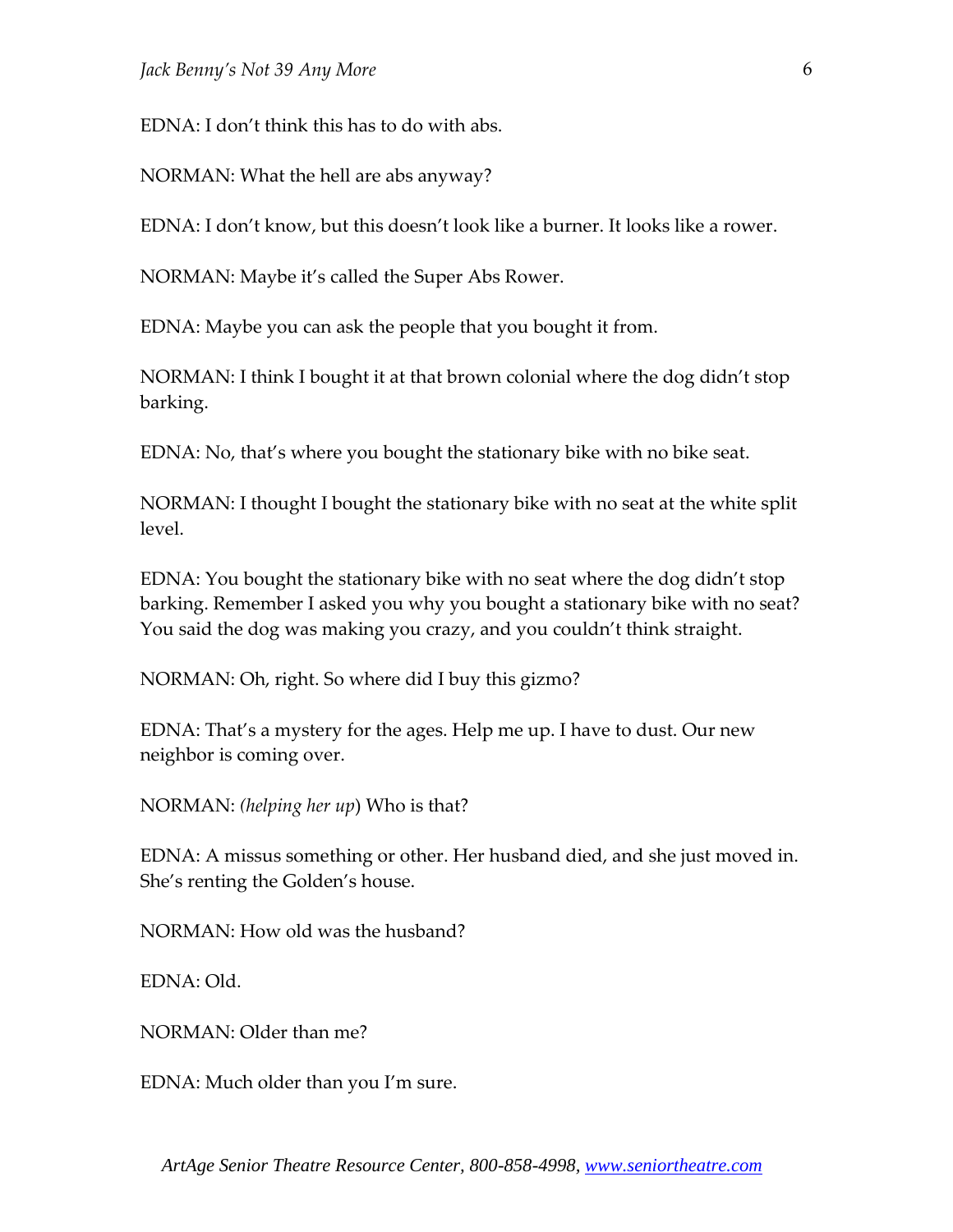NORMAN: I don't like hearing about younger men who die. I especially don't like hearing about men my age who die.

EDNA: I'm sure he was in his eighties or maybe even his nineties. *(points to the shopping bag)* What did you buy this time?

NORMAN: Why do you always accuse me of buying? I'm not always buying.

EDNA: You go to the flea market. You come home with a filled shopping bag. It doesn't take Sherlock Holmes to figure out that you bought something.

NORMAN: I didn't buy anything, Dr. Watson. I was going to buy one of those wooden bird feeders that looks like a house, but the guy wanted four bucks. It wasn't worth more than two.

EDNA: Why would you buy a bird feeder? You hate birds.

NORMAN: For two bucks I could keep it in the closet.

EDNA: For what?

NORMAN: What's the difference for what? I didn't buy it. Get on with your life.

EDNA: *(frustrated)* So? What's in the shopping bag?

NORMAN: All right. Now you're asking an intelligent question. *(He carries the shopping bag to the sofa and sits. EDNA sits on the sofa beside him.)* You remember Harry Conneghy?

EDNA: The butcher?

NORMAN: The butcher? The butcher was Harry Krause.

EDNA: No. You're thinking of Herb Krauthammer the dentist.

NORMAN: Dentist? I said butcher. I didn't say dentist. Did I say dentist?

EDNA: No, you said butcher. Now what about the butcher?

NORMAN: Butcher? Who's talking about the butcher?

*ArtAge Senior Theatre Resource Center, 800-858-4998, [www.seniortheatre.com](http://www.seniortheatre.com/)*